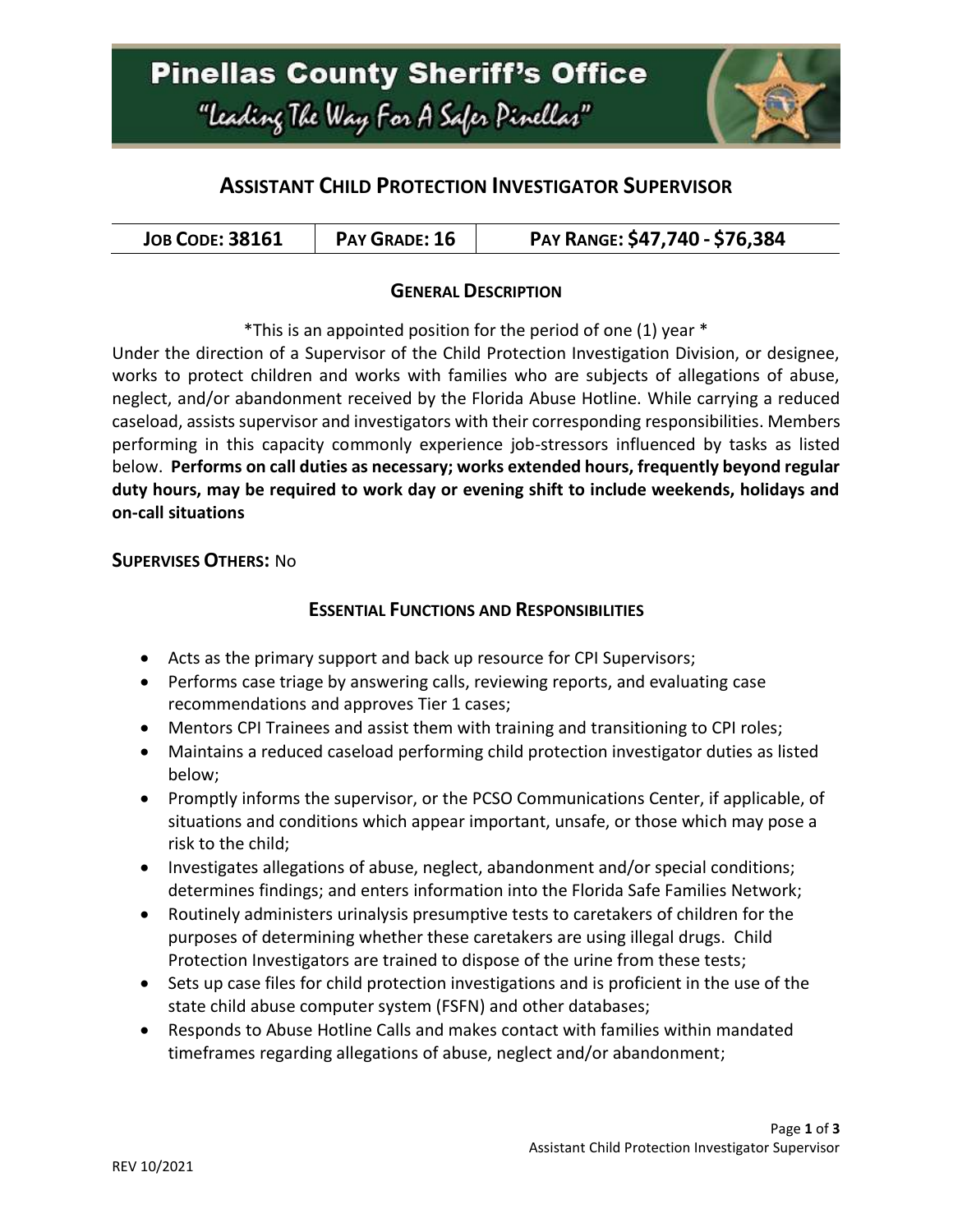# **Pinellas County Sheriff's Office** "Leading The Way For A Safer Pinellar"



- Completes present danger assessments as well as family functioning assessments to determine impending danger during investigations;
- Removes children from unsafe environments, supervises them, and arranges transportation to an approved shelter facility or home;
- Arranges and/or refers families to social services entities;
- Understands and uses information from service providers, and other reports;
- Opens, maintains and closes reports related to the family being served;
- Explains child protection functions, rights and responsibilities to children and family members;
- Provides information to legal staff necessary for filing of court petitions, and other documentation;
- **•** Testifies in judicial proceedings;
- Gathers information, schedules and participates in case staffing
- Assesses families for federal funding eligibility, and completes the appropriate documentation;
- Supervises children parental visitation sessions, if necessary;
- Transports children, by PCSO vehicle, using such restraint devices as required by law;
- Conducts inquiries of multiple databases to include NCIC, FCIC, Odyssey, ACISS, etc. and relays such results to authorized persons;
- Participates in Sheriff's Office recruitment and community relations activities as directed.

Regular and reliable attendance is required as an essential function of the position.

This position is considered essential and, in the event of an emergency or natural disaster, will be required to report to work.

This list is not intended to be all-inclusive and you may not be responsible for every item listed. The employer reserves the right to assign additional functions and responsibilities as necessary.

# **QUALIFICATIONS**

- A Bachelor's degree that is accredited by an accreditation agency recognized by the U.S. Department of Education (DOE) and/or Council on Higher Education Accreditation (CHEA)
- Must be a current full-time, certified Child Protection Investigator who has served in that capacity with the Pinellas County Sheriff's Office for a two (2) year period, prior to the appointment
- No discipline, which resulted in more than a two (2) day-suspension or demotion, for a six (6) month period prior to the date of the posting